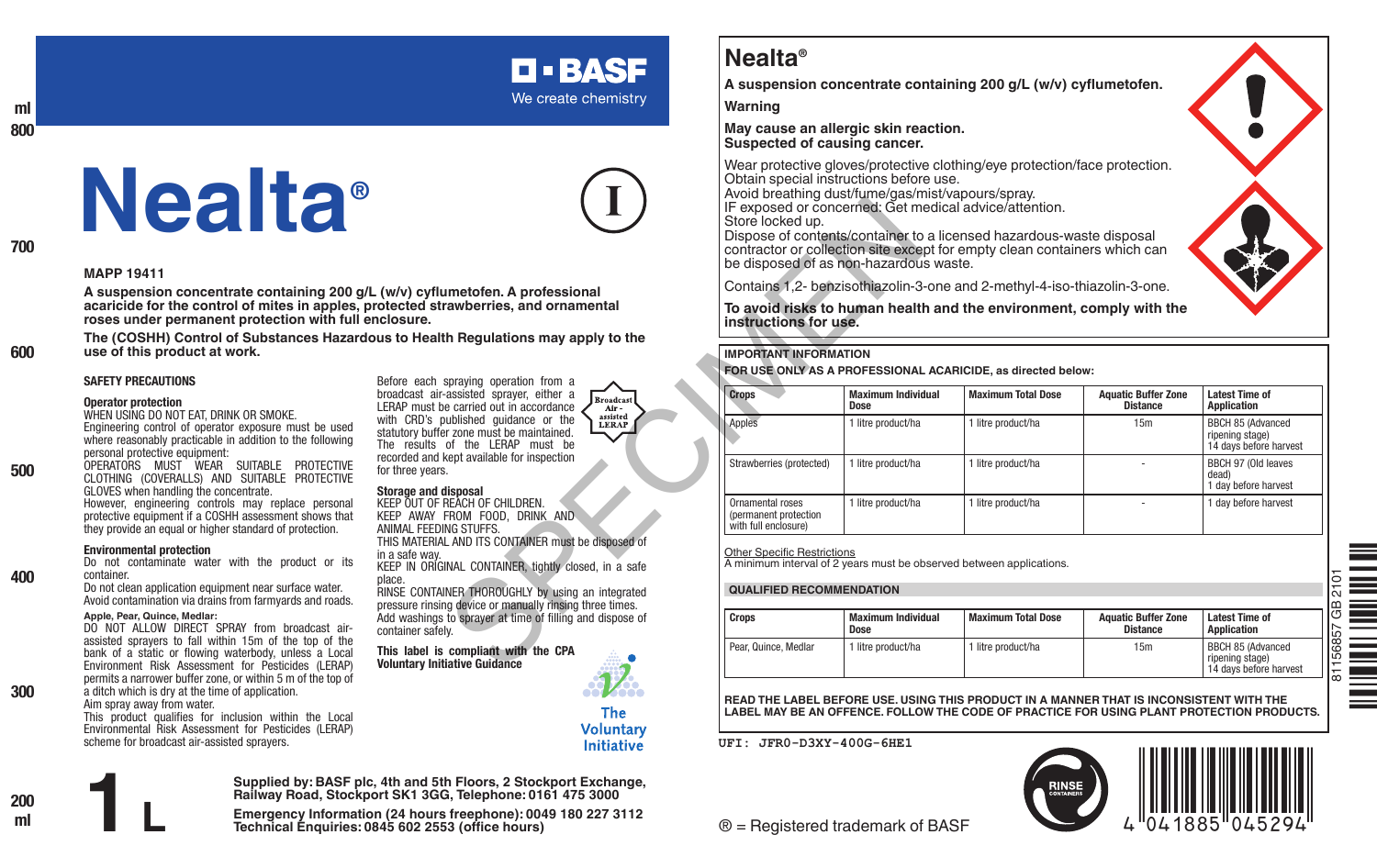## **DIRECTIONS FOR USE**

IMPORTANT: This information is approved as part of the Product Label. All instructions within this section must be read carefully in order to obtain safe and successful use of this product.

## **Restrictions/Warnings**

Small scale testing of any rose variety is recommended at all crop stages before use to establish its tolerance under the conditions of use. Allow sufficient time for any symptoms to develop.

Safety to beneficial organisms: Nealta has been shown to be non-toxic to the following beneficial species: Anthocoris nemoralis. Amblyseius swirskii. Eretmocerus eremicus. Typhlodromus species: Anthocoris nemoralis, Amblyseius swirskii, Eretmocerus eremicus, Typhlodromus pyri, Kampimodromus aberrans, Aphidius rhopalosiphi and Nesidiocoris tenuis. Populations of Adalia bipunctata, Ambylseius andersoni, Macrolophus pygmaeus (formerly M. caliginosus), Nesidiocoris tenuis and Orius laevigatus may be slightly affected.

Effects on brewing, cider and perry making have not been tested. Negative effects on these processes cannot be excluded. Consult processor before use.

Dangerous to bees. To protect bees and pollinating insects do not apply to crop plants when in flower. Do not use where bees are actively foraging. Do not apply when flowering weeds are present.

Extreme care must be taken to avoid spray drift onto non-crop plants outside of the target area.

#### **Pest control**

Nealta is a METI (mitochondrial electron transport inhibitor) acaricide for the control of mites in apple, pear, quince, medlar, protected strawberries and roses under permanent protection with full enclosure.

#### Nealta controls:

Fruit tree red spider mite (*Panonychus ulmi*) in apple, pear, quince and medlar.

Two–spotted spider mite (*Tetranychus urticae*) in protected strawberries and roses under permanent protection with full enclosure.

Nealta will also control two-spotted spider mite when applied against fruit tree red spider mite in apples.

In addition, Nealta controls all mobile mite stages and may provide a useful reduction of eggs.

#### **Integrated Pest Management**

Safety to beneficial organisms: Nealta has been shown to be non-toxic to the following beneficial species: *Anthocoris nemoralis, Amblyseius swirskii, Eretmocerus eremicus, Typhlodromus pyri, Kampimodromus aberrans, Aphidius rhopalosiphi* and *Nesidiocoris tenuis*. Populations of *Adalia bipunctata, Ambylseius andersoni, Macrolophus pygmaeus* (formerly *M. caliginosus*), *Nesidiocoris tenuis* and *Orius laevigatus* may be slightly affected. mocerus eremicus, imploations<br>
Nesidiocoris tenuis. Populations<br>
In the IRAG-UK website.<br>
The IRAG-UK website.<br>
The IRAG-UK website.<br>
The IRAG-UK website.<br>
The IRAG-UK website.<br>
The IRAG-UK website.<br>
The IRAG-UK website.<br>

## **Resistance Management**

**GROUP 25A INSECTICIDE**

Nealta contains the METI Complex II acaricide, cyflumetofen (IRAC Group 25).

Nealta should be used early in the season before mite populations are well established, in accordance with pest thresholds where available.

Apply Nealta according to the manufacturer's recommended dose rate, ensuring uniform coverage of the crop

To reduce the possibility of the development of resistance no more than one application of Nealta should be made to any ONE crop in any ONE growing season. Other METI (mitochondrial electron transport inhibitor) Complex II acaricides (from IRAC Group 25) or METI Complex I acaricides (from IRAC Group 21) should not be applied to the same crop in the same season as Nealta either separately or in mixture.

Nealta should be used in rotation with acaricides from other IRAC MoA groups.

It is recommended that if Nealta is used as the last application of the growing season in a given field/greenhouse, Nealta should not be used for the first application in that field/greenhouse in the next season

For further advice on resistance management contact your agronomist or specialist advisor or visit the IRAG-UK website.

#### **Crop Specific Information**

| opies         |  |
|---------------|--|
| Target<br>וטי |  |

*Panonychus ulmi* (fruit tree red spider mite)

#### Time of application:

Applications may be made from first leaves unfolded to advanced ripening stage. Apply Nealta at the first sign of the pest, before populations become established. A minimum of 14 days must elapse between application spray and harvest.

Dose rate:

 $1.0$   $M$ ha

Water volume:

750-1250 l/ha

## Warnings:

The potential for adverse impacts on russeting has not been established. A minimum interval of 2 years must be observed between applications.

### Qualified recommendation:

Limited effectiveness data indicate Nealta will also give useful control of the two-spotted red spider mite, *Tetranychus urticae*, when used for the control of fruit tree red spider mite.

Nealta may be used in crops of quince and medlar. However, crop safety to these crops has not been established.

## **Pears (Qualified Recommendation)**

| Target(s):<br>Panonychus ulm |  |
|------------------------------|--|
|                              |  |

*<i>ni* (fruit tree red spider mite) Time of application:

Apply Nealta at the first sign of the pest, before populations become established. Applications may be made from first leaves unfolded to advanced ripening stage. A minimum of 14 days must elapse between application and harvest.

Dose rate: 1.0 l/ha

Water volume:

750-1250 l/ha

 $-2-$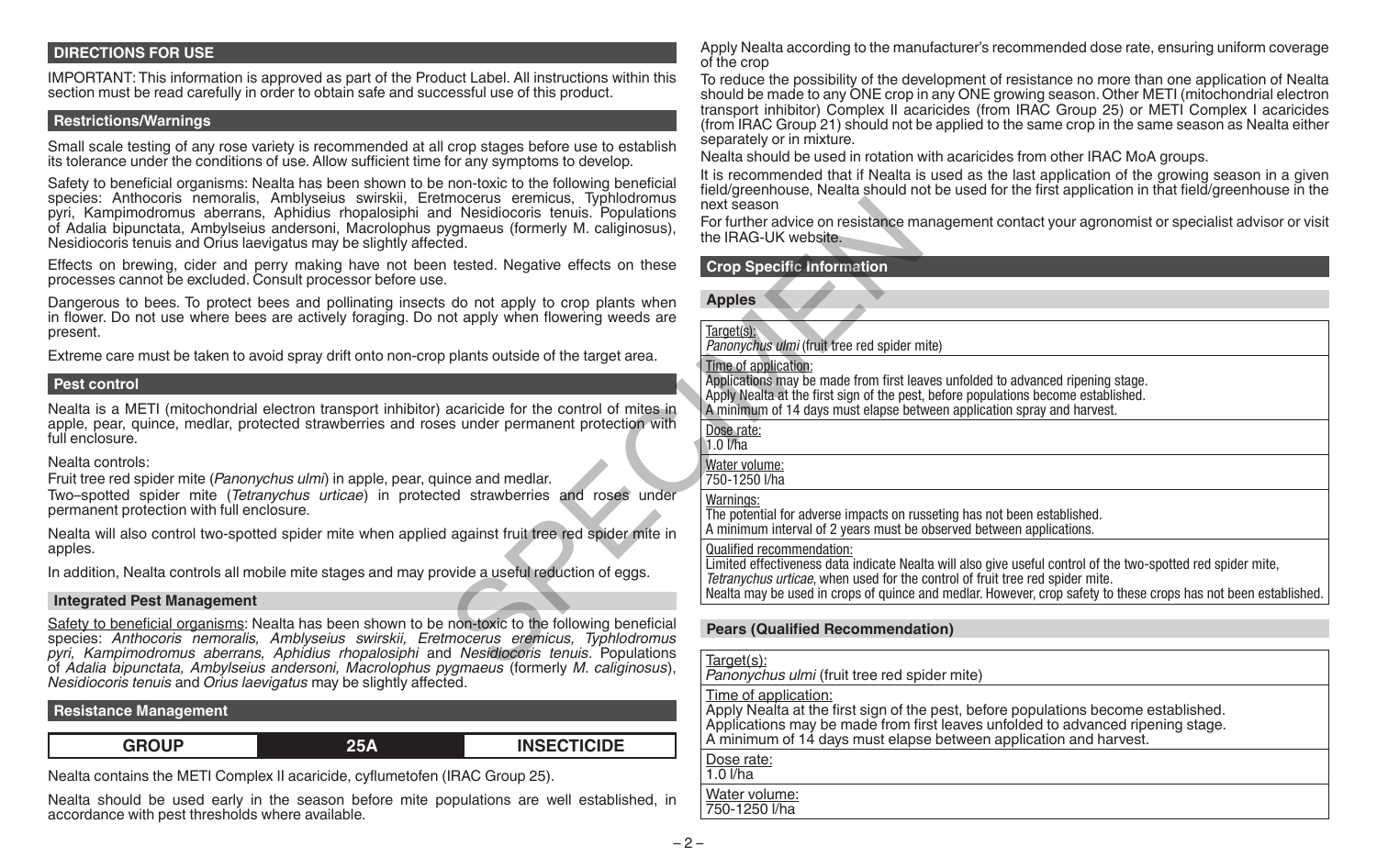## Warnings:

The potential for adverse impacts on russeting has not been established. Crop safety to pear has not been established.

A minimum interval of 2 years must be observed between applications.

Qualified Recommendation:

Limited effectiveness data indicate Nealta will also give useful control of the two-spotted red spider mite, *Tetranychus urticae*, when used for the control of fruit tree red spider mite.

## **Protected strawberries**

## **Ornamental plants and shrubs (Roses) under Permanent Protection with Full Enclosure**

| <b>Sprayer cleaning</b><br>Time of application:<br>Wash sprayer thoroughly immedi<br>Apply Nealta at the first sign of the pest, before populations become established.<br>cleaning guidance provided by the<br>Applications may be made from 3rd leaf unfolded to end of fruiting stage.<br>A minimum of one day must elapse between application and harvest.<br>Compatibility<br>Nealta may also be applied post-harvest (from beginning of axillary bud formation until the old<br>leaves are dead), but do not exceed a total of one application per crop per season.<br>For details of compatibilities cor<br>Technical Services Hotline: 0845 6<br>Dose rate:<br>$1.0$ $I/ha$<br>The following does not form pa<br>Water volume:<br>500-1200 l/ha<br>With many products there is a go<br>For this reason a change in activit<br>Warnings:<br>certainty how resistance may deve<br>A minimum interval of 2 years must be observed between applications.<br>of influencing this. We therefore hav<br>resistance that may develop. To he<br>Ornamental plants and shrubs (Roses) under Permanent Protection with Full Enclosure<br>should in all events be adhered to.<br>Numerous, particularly regional o<br>Target(s):<br>the product. Examples include we<br>Tetranychus urticae (two-spotted spider mite)<br>treatment times, application amou<br>resistant to active ingredients and<br>Time of application:<br>in activity or damage to plants ca<br>Apply Nealta at the first sign of the pest, before populations become established.<br>unable to accept any liability in su<br>Applications may be made from 3 leaf pairs unfolded to harvest.<br>and we believe them to be suitab<br>Dose rate:<br>or the weather conditions during a<br>$1.0$ $I/ha$<br>material, all conditions and warrar<br>Water volume:<br>purpose of our goods are exclude<br>500-1500 l/ha<br>or injury whatsoever arising from th<br>deemed to exclude or restrict any<br>Warnings:<br>the provisions of the Unfair Contrac | Target(s):                                                           | Apply as a MEDIUM/FINE spray, a |
|---------------------------------------------------------------------------------------------------------------------------------------------------------------------------------------------------------------------------------------------------------------------------------------------------------------------------------------------------------------------------------------------------------------------------------------------------------------------------------------------------------------------------------------------------------------------------------------------------------------------------------------------------------------------------------------------------------------------------------------------------------------------------------------------------------------------------------------------------------------------------------------------------------------------------------------------------------------------------------------------------------------------------------------------------------------------------------------------------------------------------------------------------------------------------------------------------------------------------------------------------------------------------------------------------------------------------------------------------------------------------------------------------------------------------------------------------------------------------------------------------------------------------------------------------------------------------------------------------------------------------------------------------------------------------------------------------------------------------------------------------------------------------------------------------------------------------------------------------------------------------------------------------------------------------------------------------------------------------------------------------------------------|----------------------------------------------------------------------|---------------------------------|
|                                                                                                                                                                                                                                                                                                                                                                                                                                                                                                                                                                                                                                                                                                                                                                                                                                                                                                                                                                                                                                                                                                                                                                                                                                                                                                                                                                                                                                                                                                                                                                                                                                                                                                                                                                                                                                                                                                                                                                                                                     | Tetranychus urticae (two-spotted spider mite)                        |                                 |
|                                                                                                                                                                                                                                                                                                                                                                                                                                                                                                                                                                                                                                                                                                                                                                                                                                                                                                                                                                                                                                                                                                                                                                                                                                                                                                                                                                                                                                                                                                                                                                                                                                                                                                                                                                                                                                                                                                                                                                                                                     |                                                                      |                                 |
|                                                                                                                                                                                                                                                                                                                                                                                                                                                                                                                                                                                                                                                                                                                                                                                                                                                                                                                                                                                                                                                                                                                                                                                                                                                                                                                                                                                                                                                                                                                                                                                                                                                                                                                                                                                                                                                                                                                                                                                                                     |                                                                      |                                 |
|                                                                                                                                                                                                                                                                                                                                                                                                                                                                                                                                                                                                                                                                                                                                                                                                                                                                                                                                                                                                                                                                                                                                                                                                                                                                                                                                                                                                                                                                                                                                                                                                                                                                                                                                                                                                                                                                                                                                                                                                                     |                                                                      |                                 |
|                                                                                                                                                                                                                                                                                                                                                                                                                                                                                                                                                                                                                                                                                                                                                                                                                                                                                                                                                                                                                                                                                                                                                                                                                                                                                                                                                                                                                                                                                                                                                                                                                                                                                                                                                                                                                                                                                                                                                                                                                     |                                                                      |                                 |
|                                                                                                                                                                                                                                                                                                                                                                                                                                                                                                                                                                                                                                                                                                                                                                                                                                                                                                                                                                                                                                                                                                                                                                                                                                                                                                                                                                                                                                                                                                                                                                                                                                                                                                                                                                                                                                                                                                                                                                                                                     |                                                                      |                                 |
|                                                                                                                                                                                                                                                                                                                                                                                                                                                                                                                                                                                                                                                                                                                                                                                                                                                                                                                                                                                                                                                                                                                                                                                                                                                                                                                                                                                                                                                                                                                                                                                                                                                                                                                                                                                                                                                                                                                                                                                                                     |                                                                      |                                 |
|                                                                                                                                                                                                                                                                                                                                                                                                                                                                                                                                                                                                                                                                                                                                                                                                                                                                                                                                                                                                                                                                                                                                                                                                                                                                                                                                                                                                                                                                                                                                                                                                                                                                                                                                                                                                                                                                                                                                                                                                                     |                                                                      |                                 |
|                                                                                                                                                                                                                                                                                                                                                                                                                                                                                                                                                                                                                                                                                                                                                                                                                                                                                                                                                                                                                                                                                                                                                                                                                                                                                                                                                                                                                                                                                                                                                                                                                                                                                                                                                                                                                                                                                                                                                                                                                     |                                                                      |                                 |
|                                                                                                                                                                                                                                                                                                                                                                                                                                                                                                                                                                                                                                                                                                                                                                                                                                                                                                                                                                                                                                                                                                                                                                                                                                                                                                                                                                                                                                                                                                                                                                                                                                                                                                                                                                                                                                                                                                                                                                                                                     |                                                                      |                                 |
|                                                                                                                                                                                                                                                                                                                                                                                                                                                                                                                                                                                                                                                                                                                                                                                                                                                                                                                                                                                                                                                                                                                                                                                                                                                                                                                                                                                                                                                                                                                                                                                                                                                                                                                                                                                                                                                                                                                                                                                                                     |                                                                      |                                 |
|                                                                                                                                                                                                                                                                                                                                                                                                                                                                                                                                                                                                                                                                                                                                                                                                                                                                                                                                                                                                                                                                                                                                                                                                                                                                                                                                                                                                                                                                                                                                                                                                                                                                                                                                                                                                                                                                                                                                                                                                                     |                                                                      |                                 |
|                                                                                                                                                                                                                                                                                                                                                                                                                                                                                                                                                                                                                                                                                                                                                                                                                                                                                                                                                                                                                                                                                                                                                                                                                                                                                                                                                                                                                                                                                                                                                                                                                                                                                                                                                                                                                                                                                                                                                                                                                     |                                                                      |                                 |
|                                                                                                                                                                                                                                                                                                                                                                                                                                                                                                                                                                                                                                                                                                                                                                                                                                                                                                                                                                                                                                                                                                                                                                                                                                                                                                                                                                                                                                                                                                                                                                                                                                                                                                                                                                                                                                                                                                                                                                                                                     | A minimum interval of 2 years must be observed between applications. |                                 |

## **Mixing and Application**

## **Mixing**

Never prepare more spray solution than is required.

Three quarters fill the tank with clean water and start the agitation. To ensure thorough mixing of the product, invert the container several times before opening. Add the required quantity of Nealta to the spray tank while re-circulating. Add the remainder of the water and continue agitation until spraying is complete.

When tank mixes are to be used, take due note of any instructions given as to the order of mixing. Each product should be added separately to the spray tank and fully dispersed before the addition of any further product(s).

All tank mixes should be used immediately after mixing.

On emptying the container, rinse container thoroughly by using an integrated pressure rinsing device or by manually rinsing three times. Add washings to tank at time of filling and dispose of container safely.

## **Application**

Apply as a MEDIUM/FINE spray, as defined by BCPC.

## **Sprayer cleaning**

Wash sprayer thoroughly immediately after use, using clean water and following the sprayer cleaning guidance provided by the equipment manufacturer.

## **Compatibility**

For details of compatibilities contact your distributor, local BASF representative, the BASF Technical Services Hotline: 0845 602 2553 or visit our website at www.agriCentre.basf.co.uk

## **The following does not form part of the authorised label text.**

With many products there is a general risk of resistance developing to the active ingredients. For this reason a change in activity cannot be ruled out. It is generally impossible to predict with certainty how resistance may develop because there are so many crop and use connected ways of influencing this. We therefore have to exclude liability for damage or loss attributable to any such resistance that may develop. To help minimise any loss in activity the BASF recommended rate should in all events be adhered to.

Numerous, particularly regional or regionally attributable, factors can influence the activity of the product. Examples include weather and soil conditions, crop plant varieties, crop rotation, treatment times, application amounts, admixture with other products, appearance of organisms resistant to active ingredients and spraying techniques. Under particular conditions a change in activity or damage to plants cannot be ruled out. The manufacturer or supplier is therefore unable to accept any liability in such circumstances. All goods supplied by us are of high grade and we believe them to be suitable, but as we cannot exercise control over their mixing or use or the weather conditions during and after application, which may affect the performance of the material, all conditions and warranties, statutory or otherwise, as to the quality or fitness for any purpose of our goods are excluded and no responsibility will be accepted by us for any damage or injury whatsoever arising from their storage, handling, application or use; but nothing should be deemed to exclude or restrict any liability upon us which cannot be excluded or restricted under the provisions of the Unfair Contract Terms Act 1977 or any similar applicable law.

## **Section 6 of the Health and Safety at Work Act**

## **Additional Product Safety Information**

The product label provides information on a specific pesticidal use of the product; do not use otherwise, unless you have assessed any potential hazard involved, the safety measures required and that the particular use has "off-label" approval or is otherwise permitted under the Plant Protection Products Regulations.

The information on this label is based on the best available information including data from test results.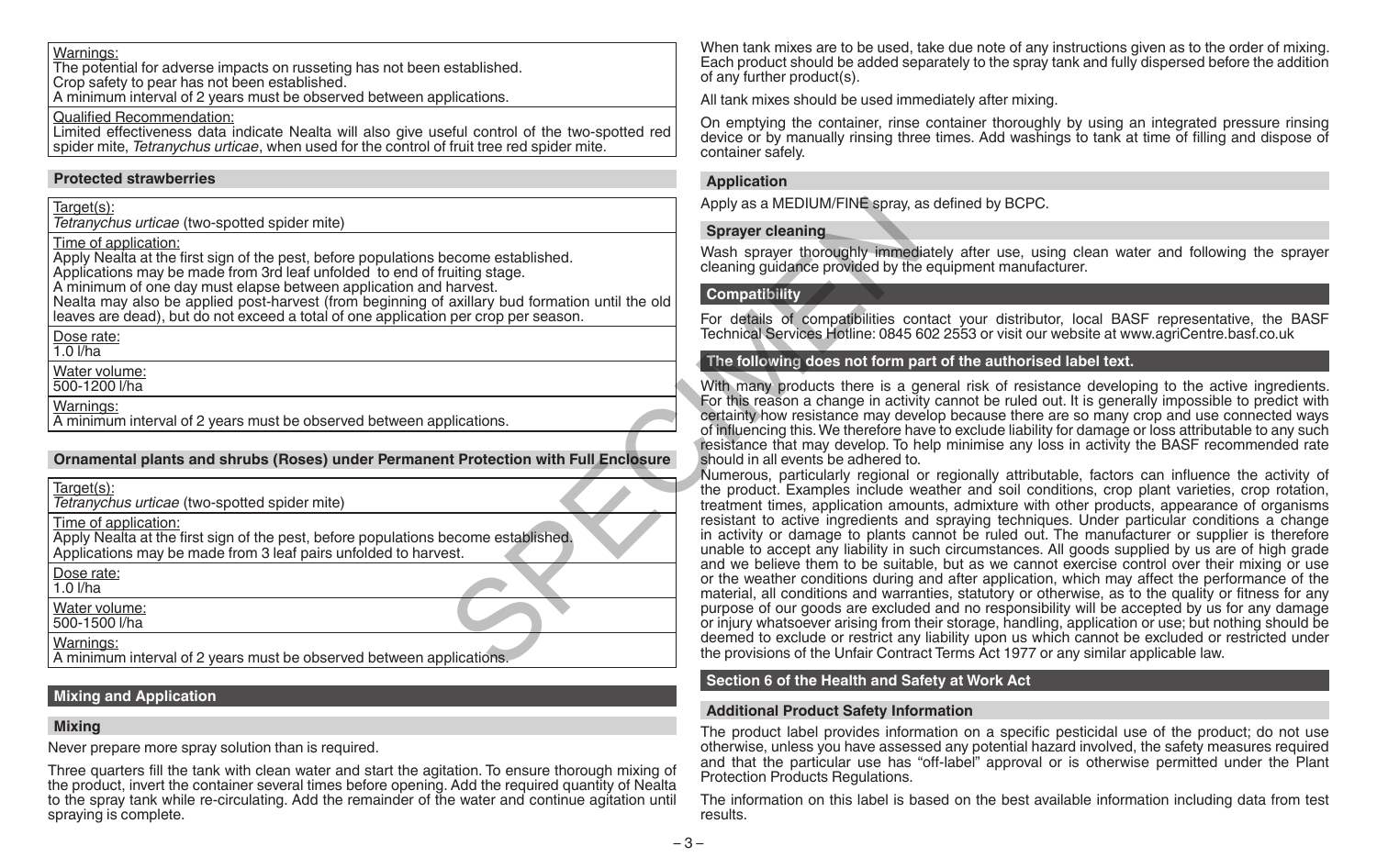## **Safety Data Sheet**

To access the Safety Data Sheet for this product scan the QR code or use the weblink below:



agricentre.basf.co.uk/Nealta/MSDS Alternatively, contact your supplier.

SPECIALLY